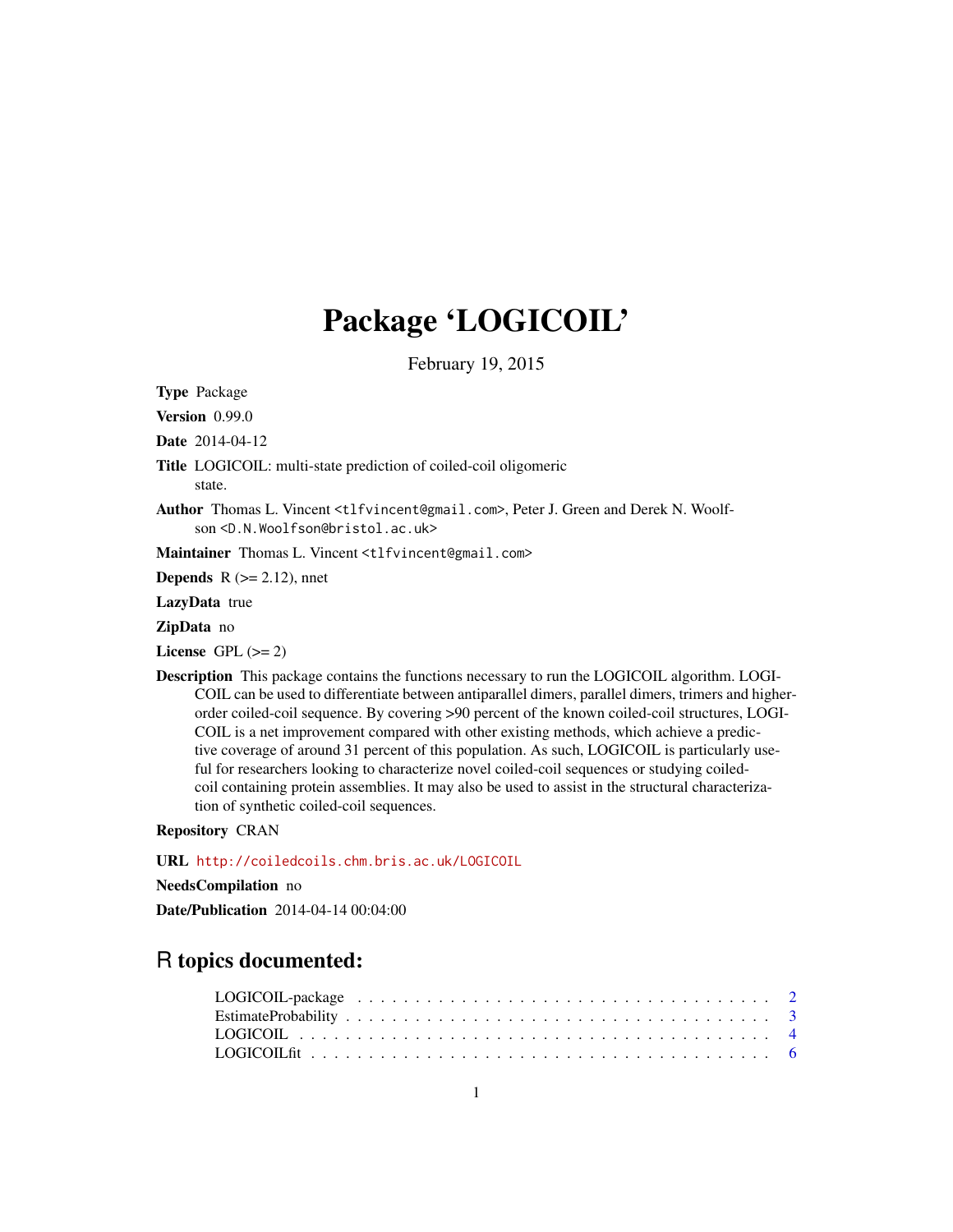<span id="page-1-0"></span>

| Index | $-11$ |
|-------|-------|

LOGICOIL-package *Predict oligomerization state of coiled-coil sequences.*

#### Description

Functions for predicting the oligomeric state of user-defined coiled-coil sequencse. Those functions allow the user to separate between antiparallel dimer, parallel dimers, trimers and higher-order coiled coils.

#### Details

|          | Package: LOGICOIL                  |
|----------|------------------------------------|
| Type:    | Package                            |
| Version: | 1.0                                |
| Date:    | 2014-04-12                         |
|          | License: What license is it under? |

Functions in the LOGICOIL package allow users to apply the LOGICOIL prediction algorithm to predict the oligomeric state of coiled-coil sequences.

#### Author(s)

Thomas L. Vincent <tlfvincent@gmail.com>

#### References

Thomas L. Vincent, Peter J. Green and Dek N. Woolfson. "LOGICOIL-multi-state prediction of coiled-coil oligomeric state", 29(1), pp69-76, Bioinformatics, (2013). DOI: 10.1093/bioinformatics/bts648

#### Examples

```
library(nnet)
data(pssm)
data(Model_Parameters)
data(LOGICOILfit)
score <- LOGICOIL("GCN4wt", "MKQLEDKVEELLSKNYHLENEVARLKKLV",
    "abcdefgabcdefgabcdefgabcdefga", plot.result=TRUE)
# print output
print(score)
```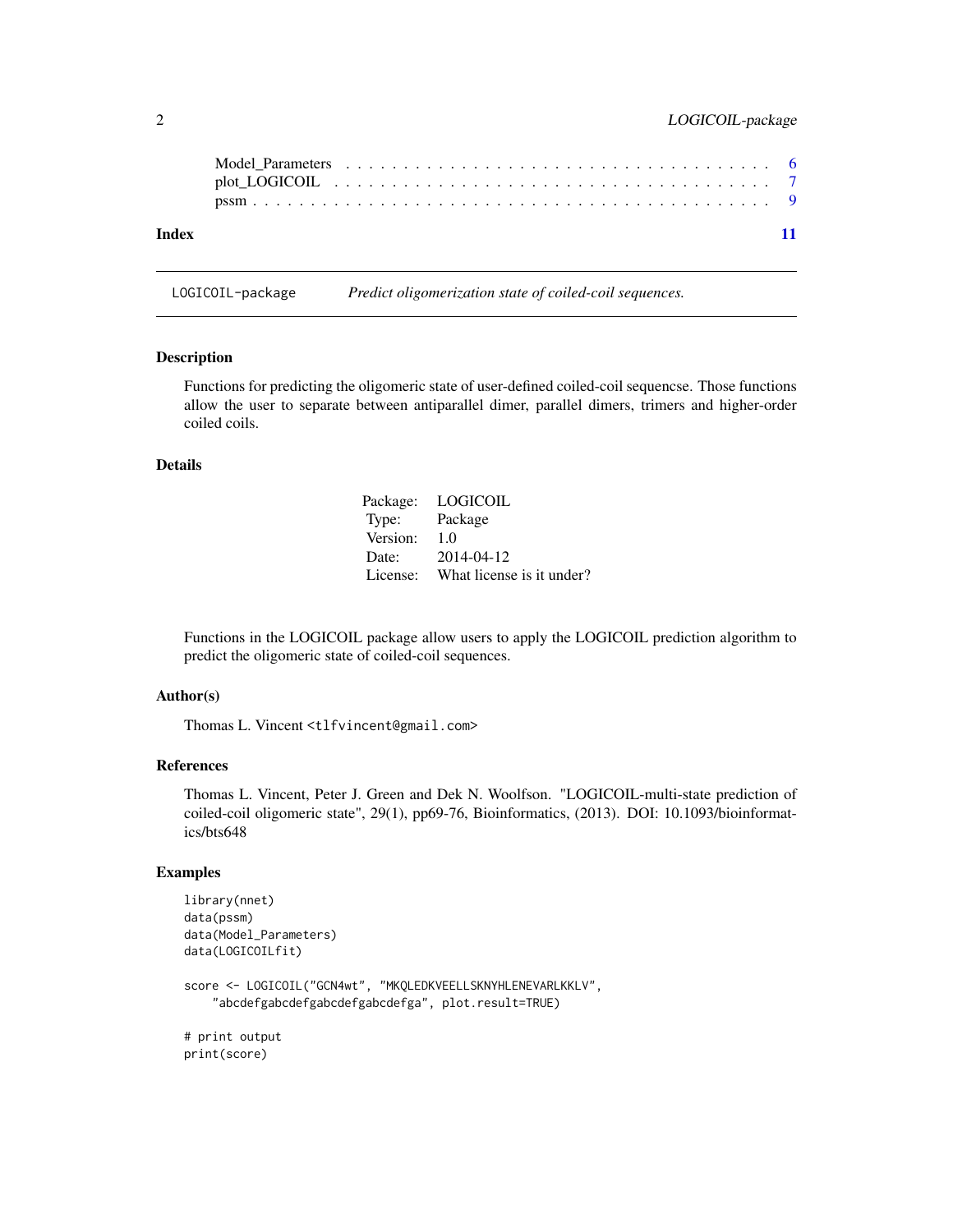<span id="page-2-0"></span>EstimateProbability *Estimate oligomeric state score at each position of the input coiledcoil sequence*

#### **Description**

Sub-function used in LOGICOIL to compute the oligomeric state score of input coiled-coil sequences.

#### Usage

EstimateProbability(id, seq, reg, pssm, LOGICOILfit, Model\_Parameters)

#### Arguments

| id               | A string that represents the id name of the input sequence                                                                                                                                                                                                                                        |
|------------------|---------------------------------------------------------------------------------------------------------------------------------------------------------------------------------------------------------------------------------------------------------------------------------------------------|
| seq              | A character string of the amino-acid sequence to be predicted. Valid characters<br>are all uppercase letters except 'B', 'J', 'O', 'U', 'X', and 'Z';                                                                                                                                             |
| reg              | A character string of register assignements. Valid characters are the lowercase<br>letters 'a' to 'g'. Register characters are not required to be in proper order and<br>may start with any of the seven letters. It must always have the same length as<br>the matching amino-acid sequence.     |
| pssm             | A profile scoring matrix generated from the LOGICOIL training data.                                                                                                                                                                                                                               |
| LOGICOILfit      | The fitted model for LOGICOIL obtained using the original training data.                                                                                                                                                                                                                          |
| Model_Parameters |                                                                                                                                                                                                                                                                                                   |
|                  | A list containing five elements, which are required to run the LOGICOIL model:                                                                                                                                                                                                                    |
|                  | 1. amino: a character vector containing allowed amino-acids.<br>$\mathbf{r}$ , and the contract of the contract of the contract of the contract of the contract of the contract of the contract of the contract of the contract of the contract of the contract of the contract of the contract o |

- 2. register: a character vector containing allowed register assignments.
- 3. amino\_interactions: a 87 x 2 matrix containing all amino-amino interactions considered in the LOGICOIL model.
- 4. register\_interactions: a 87 x 2 matrix containing the matching register positions of the amino-amino interactions.
- 5. lag\_matrix: a 7 x 7 matrix that gives the positional lag between register positions.

#### Value

Returns a matrix of dimension n x 4, where n is the length of the input coiled-coil sequence, and each column represents the LOGICOIL scores for antiparallel dimer, parallel, trimer and higherorder coiled coiled. For examples, the first row gives the predicted LOGICOIL scores of the first position of the input coiled-coil sequence. If a given sequence scores  $f(x) = 1$ , then there is no evidence for a particular oligomeric state. If  $f(x) > 1$  then there is strong evidence for a particular oligimeric state, and if  $f(x) < 1$  then there is less evidence against a particular oligimeric state.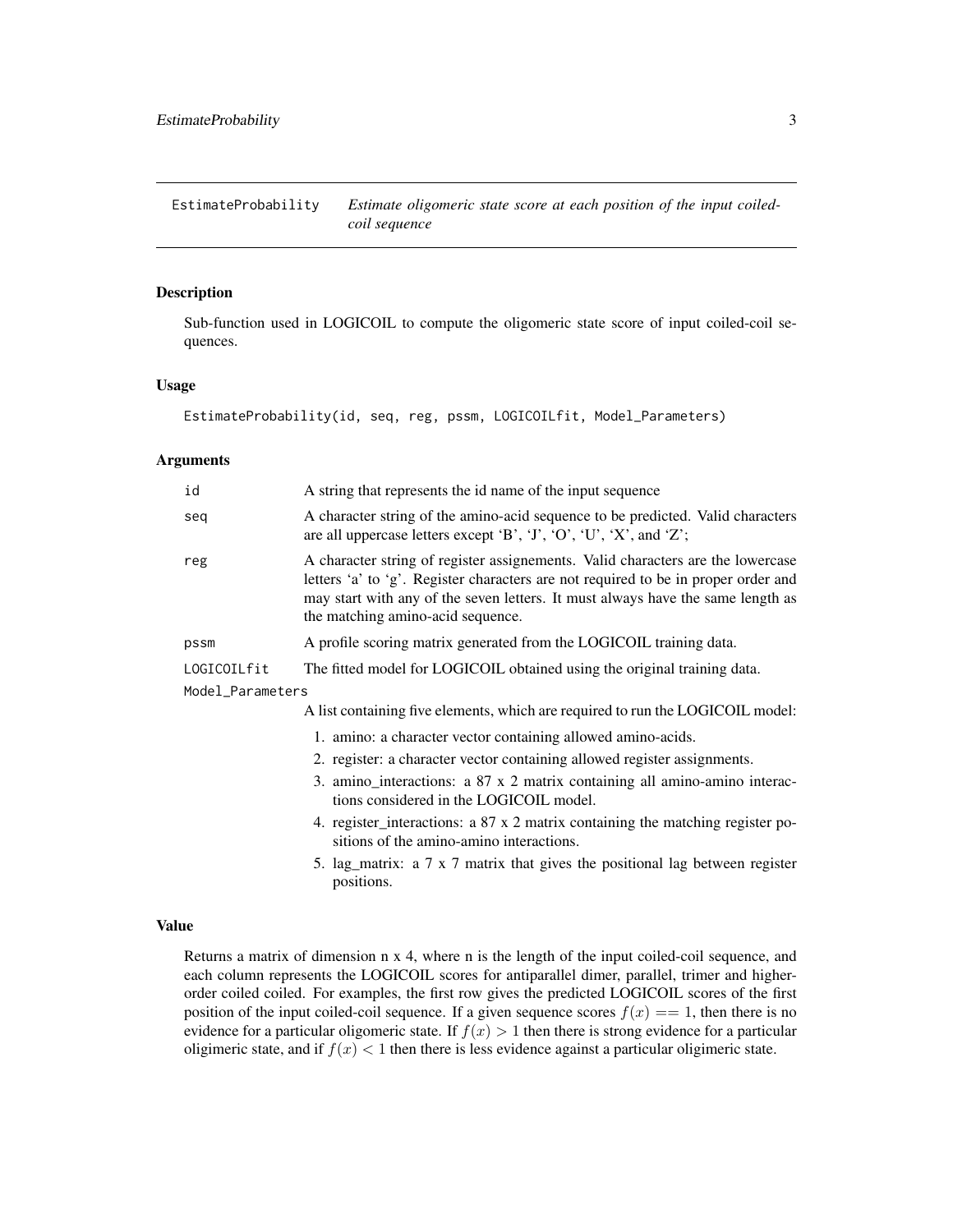#### <span id="page-3-0"></span>Author(s)

Thomas L. Vincent <tlfvincent@gmail.com>

#### References

Thomas L. Vincent, Peter J. Green and Dek N. Woolfson. "LOGICOIL-multi-state prediction of coiled-coil oligomeric state", 29(1), pp69-76, Bioinformatics, (2013). DOI: 10.1093/bioinformatics/bts648

#### Examples

```
# load pssm data
library(nnet)
data(pssm)
data(Model_Parameters)
data(LOGICOILfit)
# priors obtained from LOGICOIL training set
prior <- c(0.6331,0.237,0.053,0.0769)
# compute test scores
cat("Estimating oligomeric state of coiled-coil sequences")
prob.oligo <- EstimateProbability("GCN4wt",
   "MKQLEDKVEELLSKNYHLENEVARLKKLV",
"abcdefgabcdefgabcdefgabcdefga",
      pssm,
      LOGICOILfit,
      Model_Parameters)
# compute final summary probability for whole sequence
score <- apply(prob.oligo, 2, mean) / prior
# print output
```
print(score)

LOGICOIL *Predict oligomerization state of coiled-coil sequences.*

#### Description

Function for predicting the oligomeric state of a coiled-coil sequence. This function allows the user to separate between antiparallel dimer, parallel dimers, trimers and higher-order coiled coils.

#### Usage

```
LOGICOIL(id, seq, reg, plot.result = FALSE)
```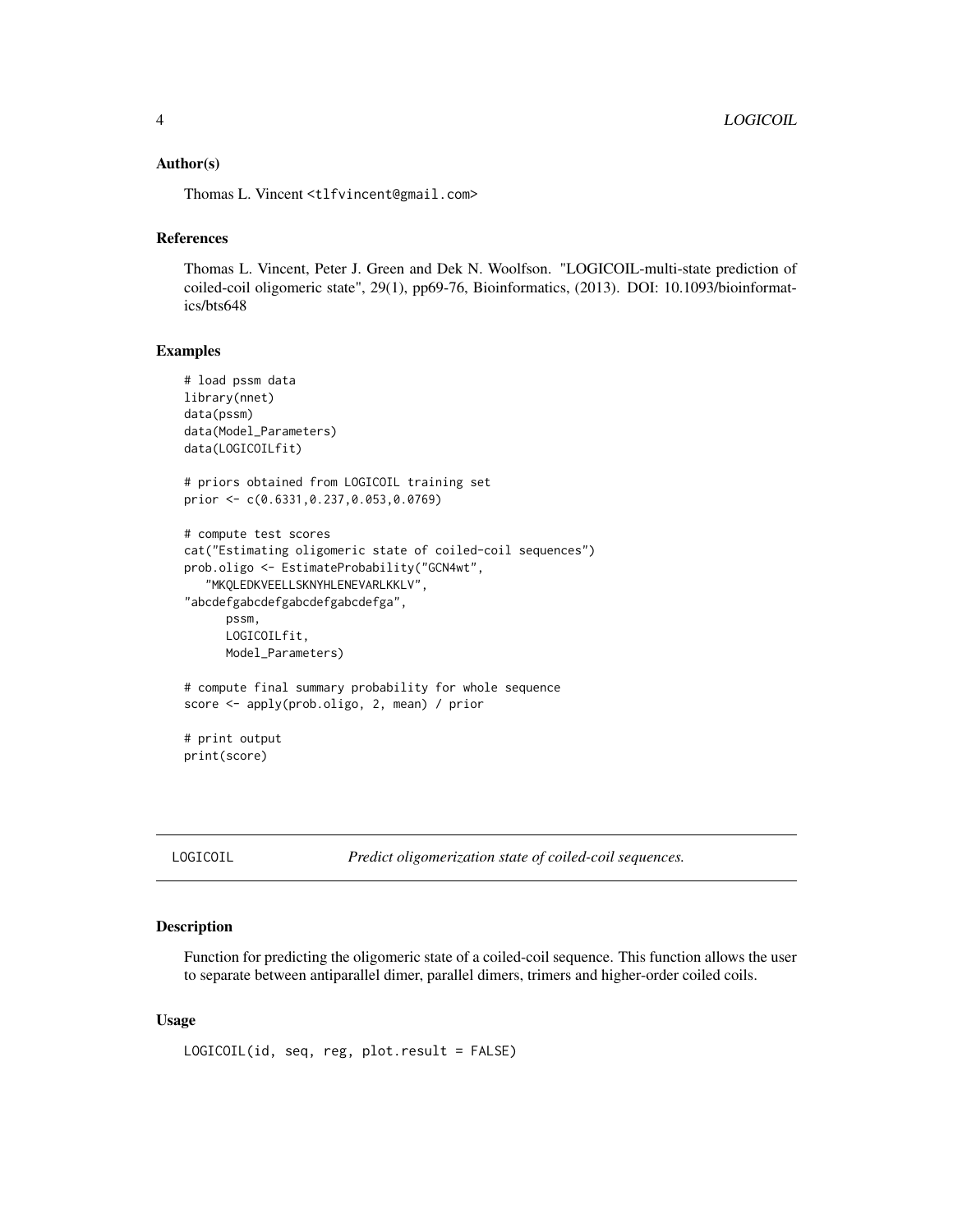#### LOGICOIL **5**

#### **Arguments**

| id          | A string identifier for the input coiled-coil sequence.                                                                                                                                                                                                                                                                                                                                                                                                  |
|-------------|----------------------------------------------------------------------------------------------------------------------------------------------------------------------------------------------------------------------------------------------------------------------------------------------------------------------------------------------------------------------------------------------------------------------------------------------------------|
| seq         | The input coiled-coil sequence, which might a string or vector of amino-acids.<br>The input must contain at least 14 characters. Valid characters should be upper-<br>case letters and illegal terms include 'B', 'J', 'O', 'U', 'Z'. Invalid characters<br>will not be tolerated and their use will result in a failure of the program. If<br>the amino-acid in a coiled-coil sequence is unknown, it is permitted to use the<br>identifier "X" instead |
| reg         | The register assignments for the amino-acids in the coiled-coil sequence. The<br>input may be either a string or a vector and must always have the same length as<br>the seq argument. If this is not the case then the program will fail. Valid char-<br>acters are the lowercase letters 'a' to 'g'. Register characters are not required to<br>be in proper order                                                                                     |
| plot.result | A logical value indicating whether the results of the predictions should be plot-<br>ted on a PNG file (default=FALSE).                                                                                                                                                                                                                                                                                                                                  |

#### Value

The function LOGICOIL is the parent function in the LOGICOIL package. It is used to call the LOGICOIL prediction algorithm in order to predict the oligomeric state of a new coiled-coil sequence. The LOGICOIL function returns a vector with 4 items, which gives the odd ratio that the input sequence belongs to an antiparallel dimer, parallel, trimer or higher-order coiled coiled. If a given sequence scores  $f(x) = 1$ , then there is no evidence for a particular oligomeric state. If  $f(x) > 1$  then there is strong evidence for a particular oligimeric state, and if  $f(x) < 1$  then there is against a particular oligimeric state.

#### Author(s)

Thomas L. Vincent <tlfvincent@gmail.com>

#### References

Thomas L. Vincent, Peter J. Green and Dek N. Woolfson. "LOGICOIL-multi-state prediction of coiled-coil oligomeric state", 29(1), pp69-76, Bioinformatics, (2013). DOI: 10.1093/bioinformatics/bts648

#### Examples

```
library(nnet)
data(pssm)
data(Model_Parameters)
data(LOGICOILfit)
score <- LOGICOIL("GCN4wt", "MKQLEDKVEELLSKNYHLENEVARLKKLV",
   "abcdefgabcdefgabcdefgabcdefga", plot.result=FALSE)
# print output
print(score)
```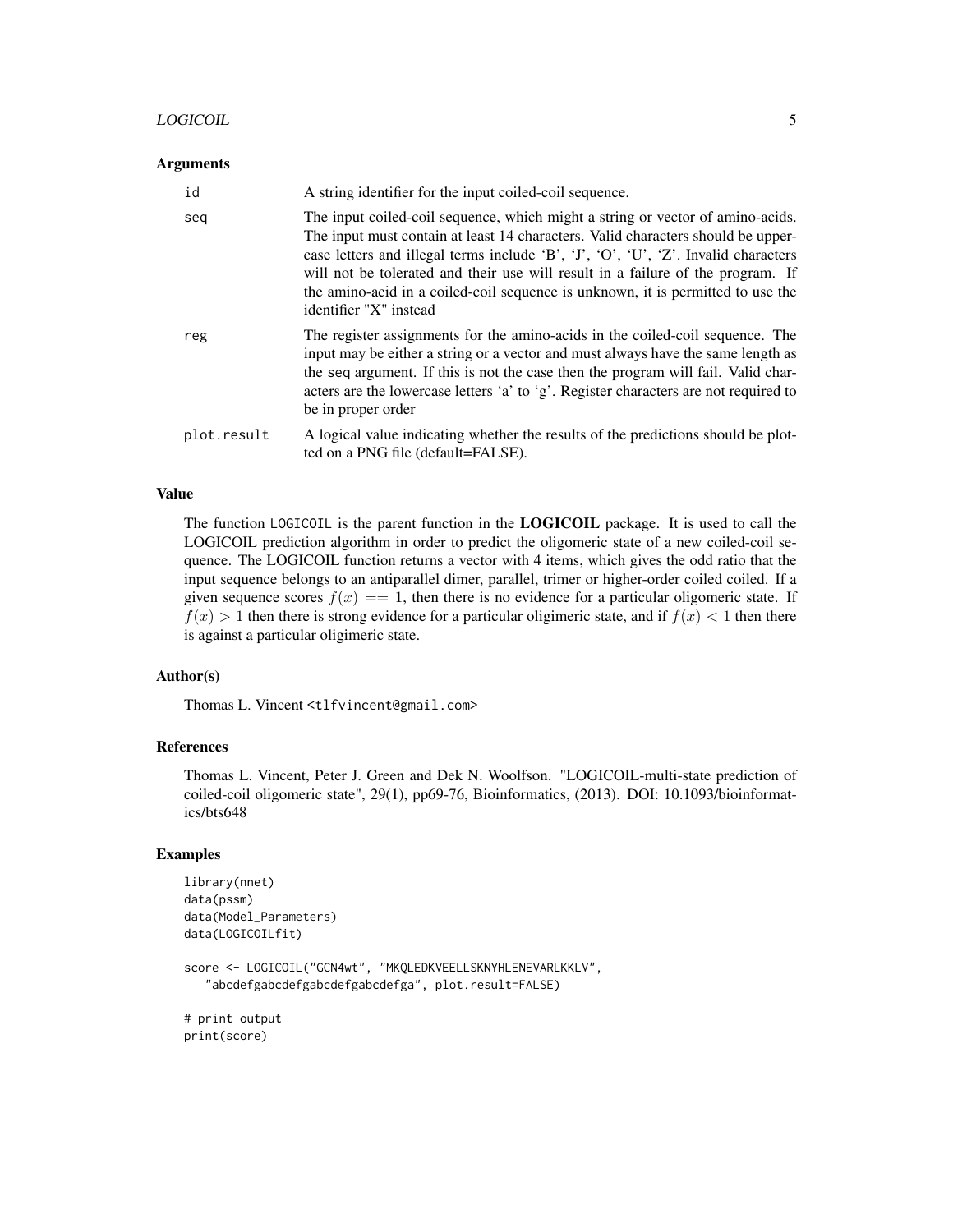<span id="page-5-0"></span>

#### Description

A nnet object containing the results of fitting a muiltinomial log-linear model via neural network to the LOGICOIL training dataset. It is used to generate the LOGICOIL predictions.

#### Usage

```
data(LOGICOILfit)
```
#### Format

A nnet object

#### Source

DOI: 10.1093/bioinformatics/bts648

#### References

Thomas L. Vincent, Peter J. Green and Dek N. Woolfson. "LOGICOIL-multi-state prediction of coiled-coil oligomeric state", 29(1), pp69-76, Bioinformatics, (2013). DOI: 10.1093/bioinformatics/bts648 Venables, W. N. and Ripley, B. D. (2002) Modern Applied Statistics with S. Fourth edition. Springer.

#### Examples

```
data(LOGICOILfit)
names(LOGICOILfit)
LOGICOILfit$coefnames
```
Model\_Parameters *Model parameters for the LOGICOIL prediction algorithm.*

#### Description

A list containing five elements, each of which are required to run the LOGICOIL prediction algorithm.

#### Usage

data(Model\_Parameters)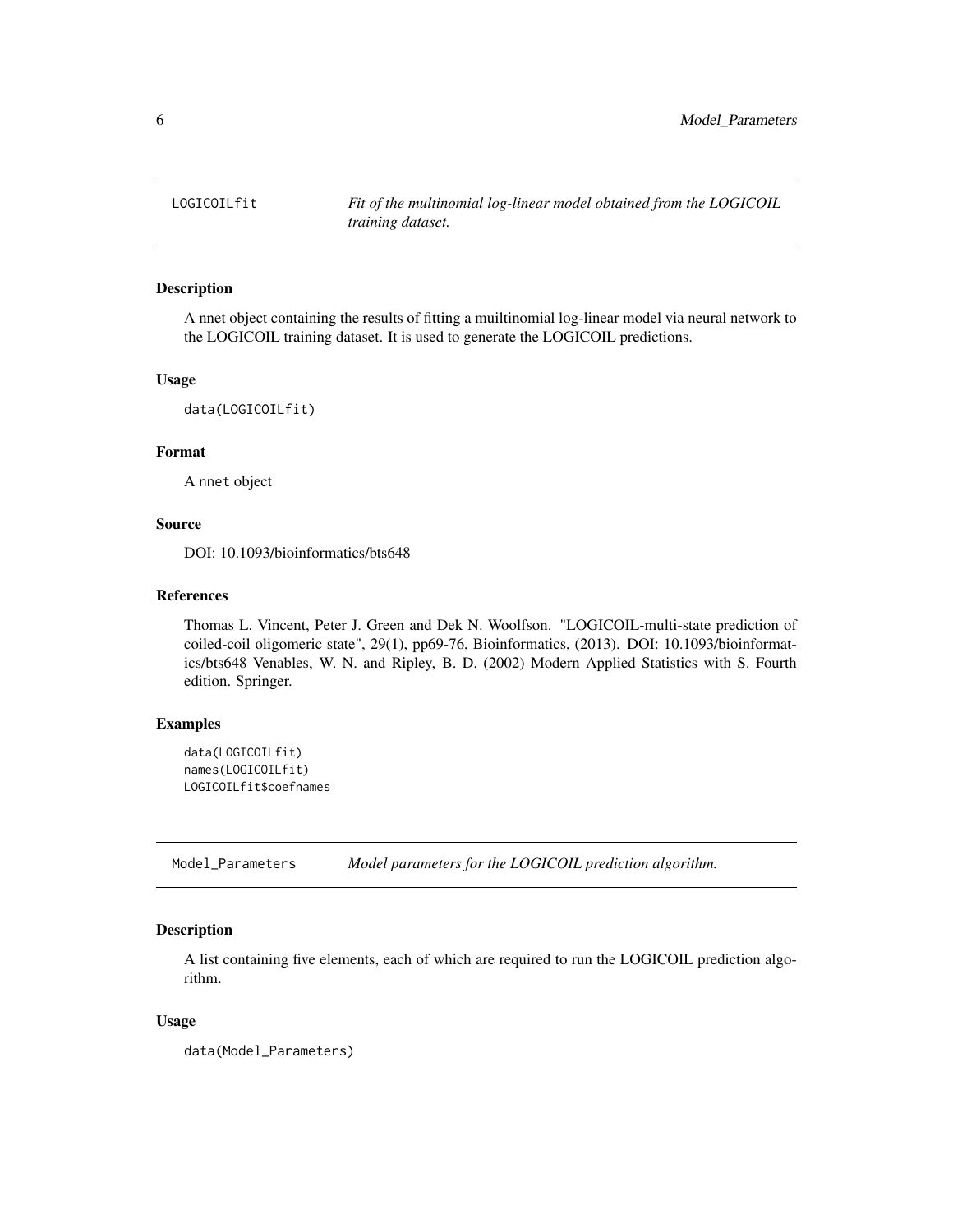#### <span id="page-6-0"></span>Format

A list containing five elements, which are required to run the LOGICOIL model:

- 1. amino: a character vector containing allowed amino-acids.
- 2. register: a character vector containing allowed register assignments.
- 3. amino\_interactions: a 87 x 2 matrix containing all amino-amino interactions considered in the LOGICOIL model.
- 4. register\_interactions: a 87 x 2 matrix containing the matching register positions of the aminoamino interactions.
- 5. lag\_matrix: a 7 x 7 matrix that gives the positional lag between register positions.

#### Source

DOI: 10.1093/bioinformatics/bts648

#### **References**

Thomas L. Vincent, Peter J. Green and Dek N. Woolfson. "LOGICOIL-multi-state prediction of coiled-coil oligomeric state", 29(1), pp69-76, Bioinformatics, (2013). DOI: 10.1093/bioinformatics/bts648

#### Examples

```
data(Model_Parameters)
names(Model_Parameters)
# Optional to run
# summary(Model_Parameters$amino)
# summary(Model_Parameters$register)
# head(Model_Parameters$amino_interactions, 5)
# head(Model_Parameters$register_interactions, 5)
# Model_Parameters$lag_matrix
```
plot\_LOGICOIL *Plot the LOGICOIL scores*

#### Description

This function can be used to plot the results of applying the LOGICOIL prediction algorithm to user-defined coiled-coil sequences. The plot helps visualize the LOGICOIL scores at each position of the coiled-coil sequence.

#### Usage

```
plot_LOGICOIL(prob.oligo, id)
```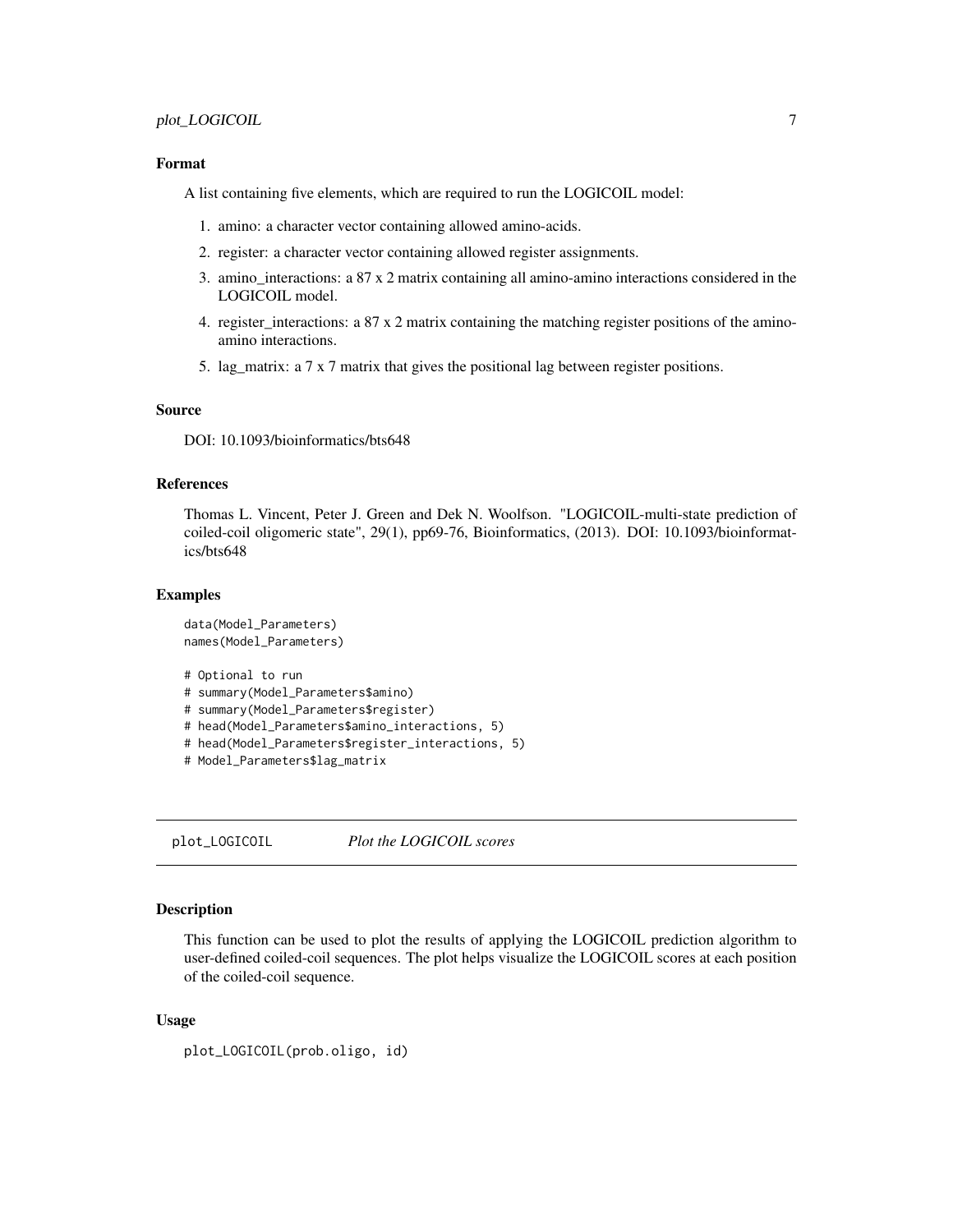#### **Arguments**

| prob.oligo | A matrix of dimension n x 4, where n is the length of the input coiled-coil |
|------------|-----------------------------------------------------------------------------|
|            | sequence, and each column represents the LOGICOIL scores for antiparallel   |
|            | dimer, parallel, trimer and higher-order coiled coiled.                     |
| id         | A string that represents the id name of the input sequence.                 |

#### Details

The required input for this function can be obtained by running the EstimateProbability function (see example).

#### Value

A PNG file that shows the LOGICOIL prediction scores at each of the position of the input coiledcoil sequence.

#### Author(s)

Thomas L. Vincent <tlfvincent@gmail.com>

#### References

Thomas L. Vincent, Peter J. Green and Dek N. Woolfson. "LOGICOIL-multi-state prediction of coiled-coil oligomeric state", 29(1), pp69-76, Bioinformatics, (2013).

#### Examples

```
library(nnet)
data(pssm)
data(Model_Parameters)
data(LOGICOILfit)
cat("Estimating oligomeric state of coiled-coil sequences\n")
prob.oligo <- EstimateProbability("GCN4wt",
  "MKQLEDKVEELLSKNYHLENEVARLKKLV",
  "abcdefgabcdefgabcdefgabcdefga",
  pssm,
  LOGICOILfit,
  Model_Parameters)
```
# plot LOGICOIL results obtained from user-defined coiled-coil sequences plot\_LOGICOIL(prob.oligo, "GCN4wt")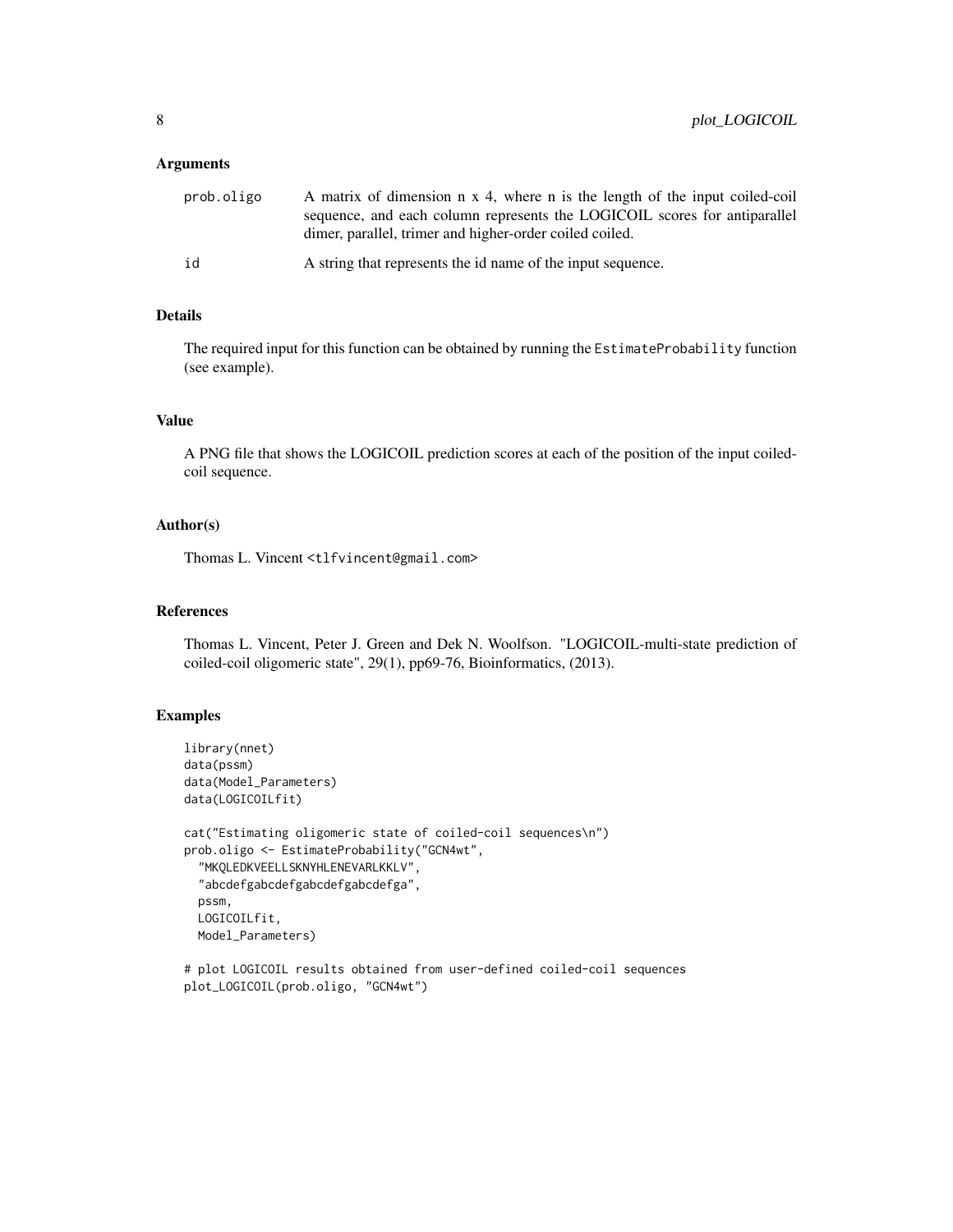<span id="page-8-0"></span>

#### Description

This data set contains the Position Specific Scoring Matrix (PSSM) used as the LOGICOIL training set. This dataset was compiled from the CC+ coiled-coil database. This PSSM is used by LOGI-COIL to predict the oligomeric state of coiled-coil sequences. More details on the training set can be found in the reference below.

#### Usage

data(pssm)

#### Format

A data frame with 20295 observations on the following 18 variables.

amino a factor with levels A C D E F G H I K L M N P Q R S T V W X Y

register a factor with levels a b c d e f g

ab a factor with levels 0 AE IR NL

bc a factor with levels 0 ES

cd a factor with levels 0 LT QN

de a factor with levels 0 EL HD ID IK IL KD LK LQ NT SE TD TN TT

ef a factor with levels 0 FG IT QG TT YK

fg a factor with levels 0 KE KN LM QI RH RS SK TN TV

ga a factor with levels 0 EN KV NK RV VA VI YL

ad a factor with levels 0 AF AT IL LI LK LS NL RL VL

be a factor with levels 0 AE KE QN RQ

cf a factor with levels 0 SA

dg a factor with levels 0 EH LE

ea a factor with levels 0 IV YA

ae a factor with levels 0 KI KQ LE LT NR YF

bf a factor with levels 0 AK ED IH VT

cg a factor with levels 0 DR EH EI HE MA QE VT

da a factor with levels 0 II IL IS KI LK LN LR LV NI VI YA YT

#### Source

DOI: 10.1093/bioinformatics/bts648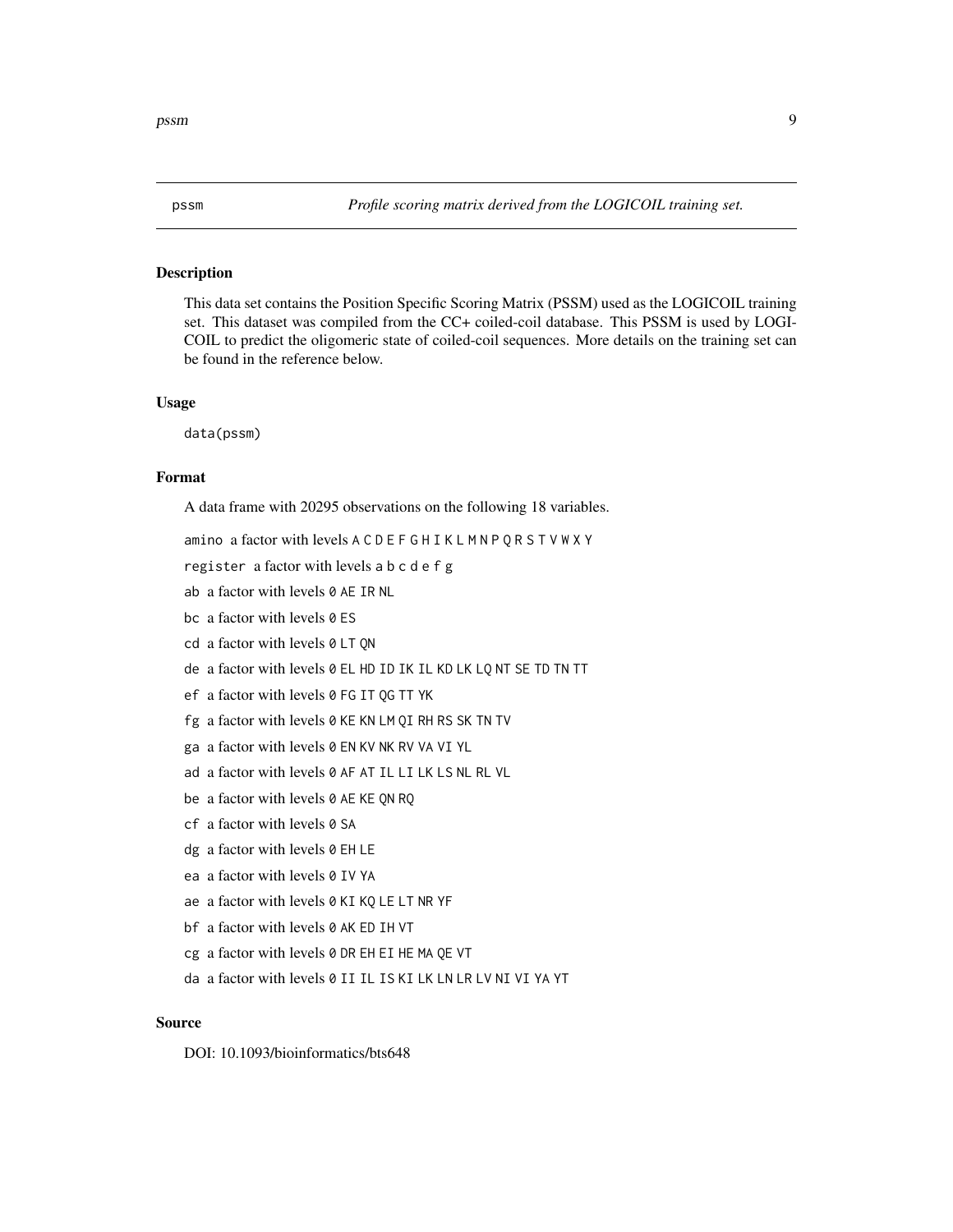#### References

Thomas L. Vincent, Peter J. Green and Dek N. Woolfson. "LOGICOIL-multi-state prediction of coiled-coil oligomeric state", 29(1), pp69-76, Bioinformatics, (2013).

#### Examples

data(pssm) head(pssm, 10)